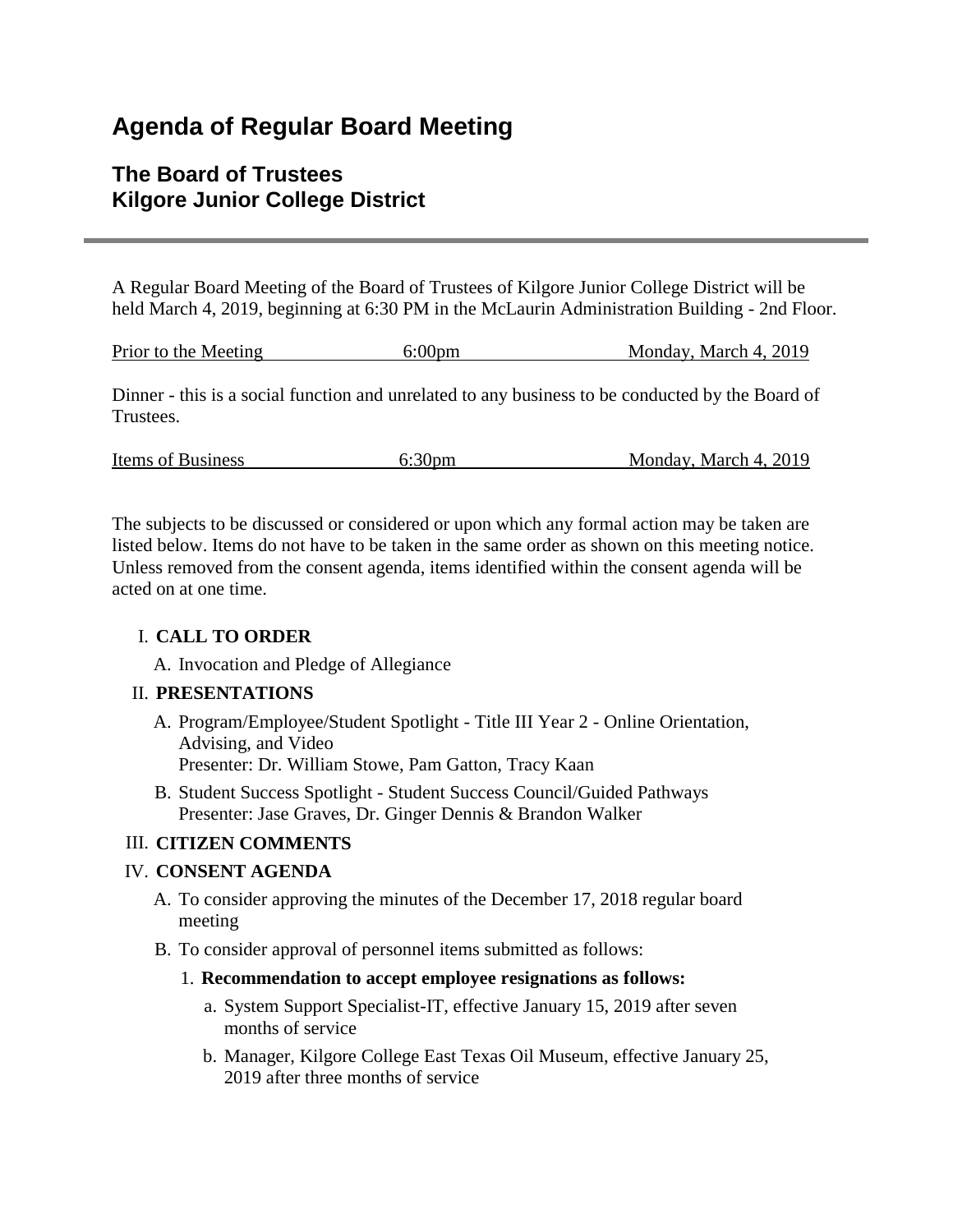- c. Assistant Controller, effective March 8, 2019 after six years and eleven months of service
- d. I&E Instructor, effective May 31, 2019 after five months of service

#### 2. **Recommendation to accept employee retirement as follows:**

- a. Professional Support Assistant-Institutional Advancement, effective January 31, 2019 after nineteen years and two months of service
- b. Art Instructor, effective August 31, 2019 after nineteen years of service

#### 3. **Recommendation of employment as follows:**

- a. Support Specialist, Switchboard Operator Student Development, effective January 2, 2019
- b. Lead Process Technology Instructor Public Services & Industrial Technologies, effective January 1, 2019
- c. I&E Technology Instructor Public Services & Industrial Technologies, effective January 1, 2019
- d. Museum Assistant Business Office, effective January 10, 2019
- e. Campus Security Officer KCPD, effective January 10, 2019
- f. Assistant Football Coach Student Development, effective January 14, 2019
- g. Support Specialist, Cashier Business Office, effective January 15, 2019
- h. Director of ERP Innovation & Development, Business Office, effective March 1, 2019
- i. Project Coach, Early Childhood, Arts & Mathematical Sciences, effective March 1, 2019
- j. System Support Specialist, Business Office, effective March 1, 2019
- k. Kilgore College East Texas Oil Museum Manager, effective March 1, 2019
- l. Purchasing Agent, Business Office, Effective March 4, 2019
- m. Accountant, Business Office, Effective March 4, 2019
- n. System Administrator-Domain/Server Support, Business Office, Effective March 18, 2019

#### 4. **Recommendation to change employment as follows:**

- a. Music Instructor & Assistant Band Director to Music Instructor & Band Director, effective January 1, 2019
- b. Accounting Instructor & Department Chair to Interim Dean of Business & Information Technology, Accounting Instructor & Department Chair, effective January 1, 2019
- c. Professional Support Assistant, Registrar to Professional Support Assistant, Admissions and Dual Credit Specialist, effective February 1, 2019
- d. Support Specialist, Switchboard to Professional Support Assistant,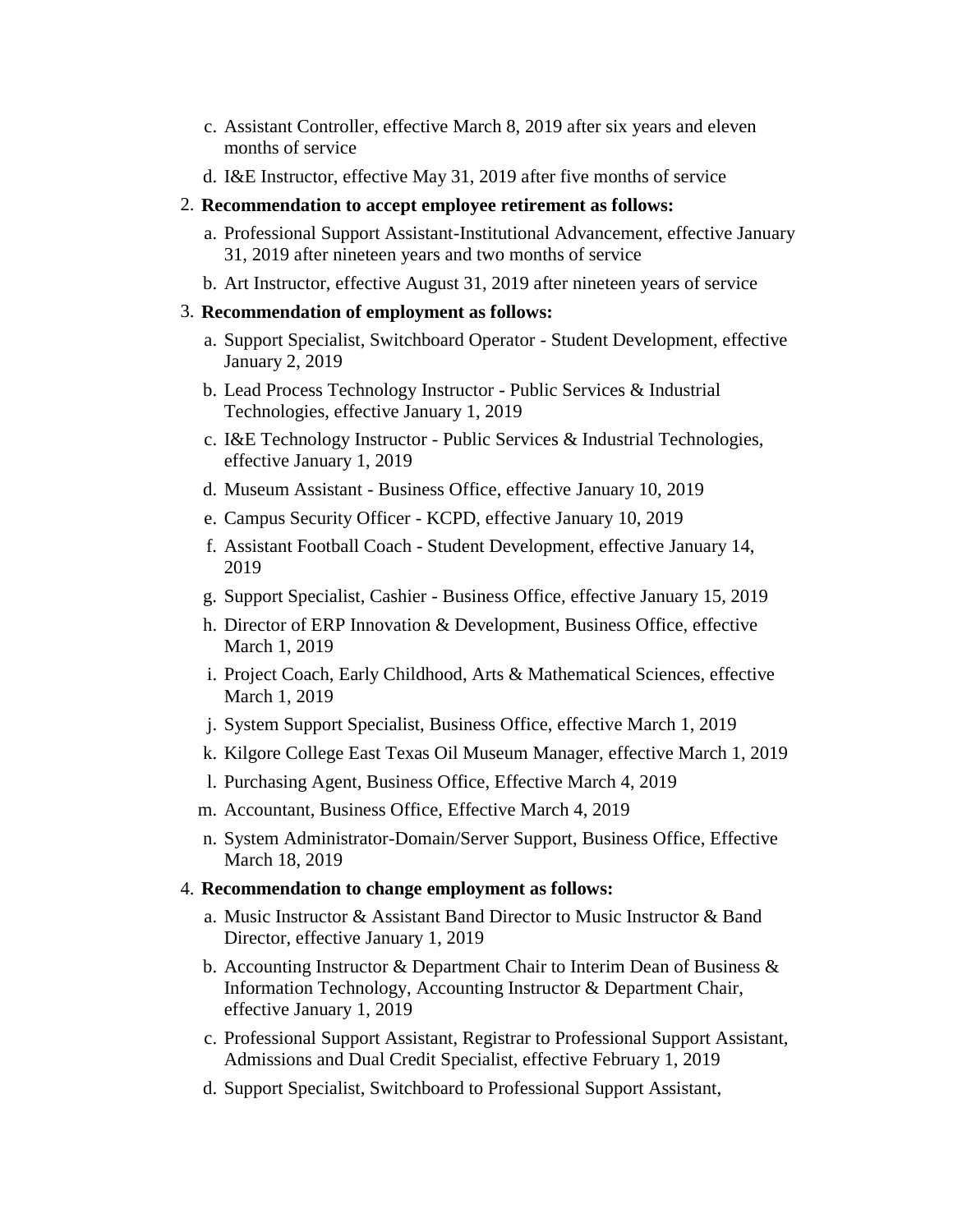Registrar, effective February 1, 2019

- e. Assistant Director, Corporate Services to Workforce Development Specialist, effective February 16, 2019
- f. Support Specialist Purchasing/AP to Payroll Generalist effective February 22, 2019
- C. To consider payment of legal fees for services rendered

#### V. **EXECUTIVE SESSION**

 Adjournment to executive session pursuant to Texas Government Code Sections 551.071 - 551.084, the Open Meetings Act, for the following purposes:

 "The Board has adjourned to executive session at \_\_\_\_\_\_\_\_\_\_p.m. on **March 4, 2019."**

PERSONNEL: (Government Code 551.074)

LEGAL: (Government Code 551.071)

REAL ESTATE: (Government Code 551.072)

RECONVENING IN OPEN MEETING

#### "**The Board has reconvened in open session at \_\_\_\_\_\_\_\_\_p.m. on March 4, 2019."**

IF, DURING THE COURSE OF THE MEETING COVERED BY THIS NOTICE, THE BOARD SHOULD DETERMINE THAT A CLOSED OR EXECUTIVE MEETING OR SESSION OF THE BOARD SHOULD BE HELD OR IS REQUIRED IN RELATION TO ANY ITEM INCLUDED IN THIS NOTICE, THEN SUCH CLOSED OR EXECUTIVE MEETING OR SESSION AS AUTHORIZED BY SECTION 551.001 ET SEQ. OF THE TEXAS GOVERNMENT CODE (THE OPEN MEETINGS ACT) WILL BE HELD BY THE BOARD AT THAT DATE, HOUR AND PLACE GIVEN IN THIS NOTICE OR AS SOON AFTER THE COMMENCEMENT OF THE MEETING COVERED BY THIS NOTICE AS THE BOARD MAY CONVENIENTLY MEET IN SUCH CLOSED OR EXECUTIVE MEETING OR SESSION CONCERNING ANY AND ALL SUBJECTS AND FOR ANY AND ALL PURPOSES PERMITTED BY SECTIONS 551.071-551.084, INCLUSIVE, OF THE OPEN MEETINGS ACT.

Should any final action, final decision, or final vote be required in the opinion of the Board with regard to any matter considered in such closed or executive meeting or session, then such final action, final decision, or final vote shall be at either:

 a. the open meeting covered by this notice upon the reconvening of this public meeting, or

 b. at a subsequent public meeting of the Board upon notice thereof, as the Board shall determine.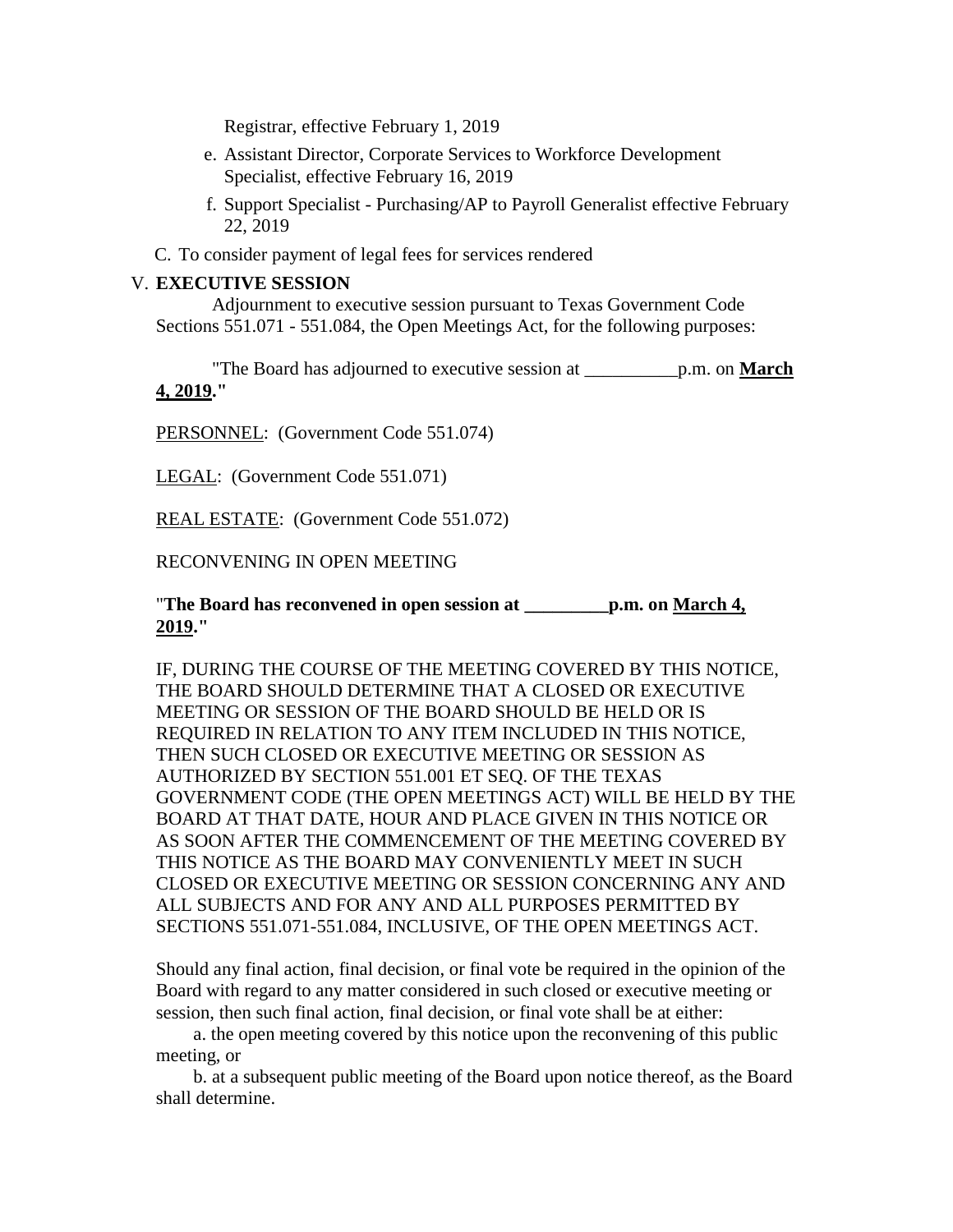#### VI. **BOARD COMMITTEE REPORTS & ACTION ITEMS**

- A. Investment/Finance/Audit Committee Joe Carrington, Chair Presenter: Joe Carrington
	- 1. ACTION ITEM: To consider setting tuition & fee rates for the 2019-2020 academic year
	- 2. ACTION ITEM: To consider a proposal that would provide for, under specific outlined conditions, KC dual credit students to carry over the 40% tuition discount upon high school graduation and full-time enrollment with Kilgore College
	- 3. ACTION ITEM: To consider approval of filing a petition with the court to substitute Kilgore College Foundation as trustee over various endowed funds currently owned by Kilgore College
	- 4. ACTION ITEM: To consider renewing the 50% historical property tax exemption for the year 2019 for Dr. E.L. and Nancy Walker Recorded Historical Landmark home in Gladewater, Texas, owned by Matthew and Memori Ruesing
	- 5. INFORMATION ITEM: Financial Update
	- 6. INFORMATION ITEM: Investment Reports
		- a. Texas Presbyterian Fund (TPF) Investment Report Quarter 1
		- b. Public Funds Investment Act (PFIA) Investment Report Quarter 1
- B. Policy & Personnel Committee Karol Pruett, Chair
	- 1. ACTION ITEM: To consider approval of policies
		- a. Student Success Policy New Policy
		- b. Unbiased Policing Policy New Policy
		- c. Social Media Policy Revised Policy
	- 2. ACTION ITEM: To consider approval of revisions to the Kilgore College Board of Trustees Procedures Manual section 4.7
	- 3. ACTION ITEM: To accept the Certification of Unopposed Candidates and to issue an Order of Cancellation, declaring the election canceled and the unopposed candidate in hereby elected for the following Voting Zones:
		- a. Central Zone
		- b. North Zone
- C. Property & Facilities Committee Brian Nutt, Chair Presenter: Brian Nutt
	- 1. ACTION ITEM: To consider approval of a proposal to remove all, via abatement by ERI Consulting, current tiles lining the underside of the overhang of the library utilizing plant fund reserves for a cost of \$11,333.00
	- 2. ACTION ITEM: To consider approval of a proposal to re-tile the underside of the overhang of the library utilizing plant fund reserves for a cost of \$8,900.00